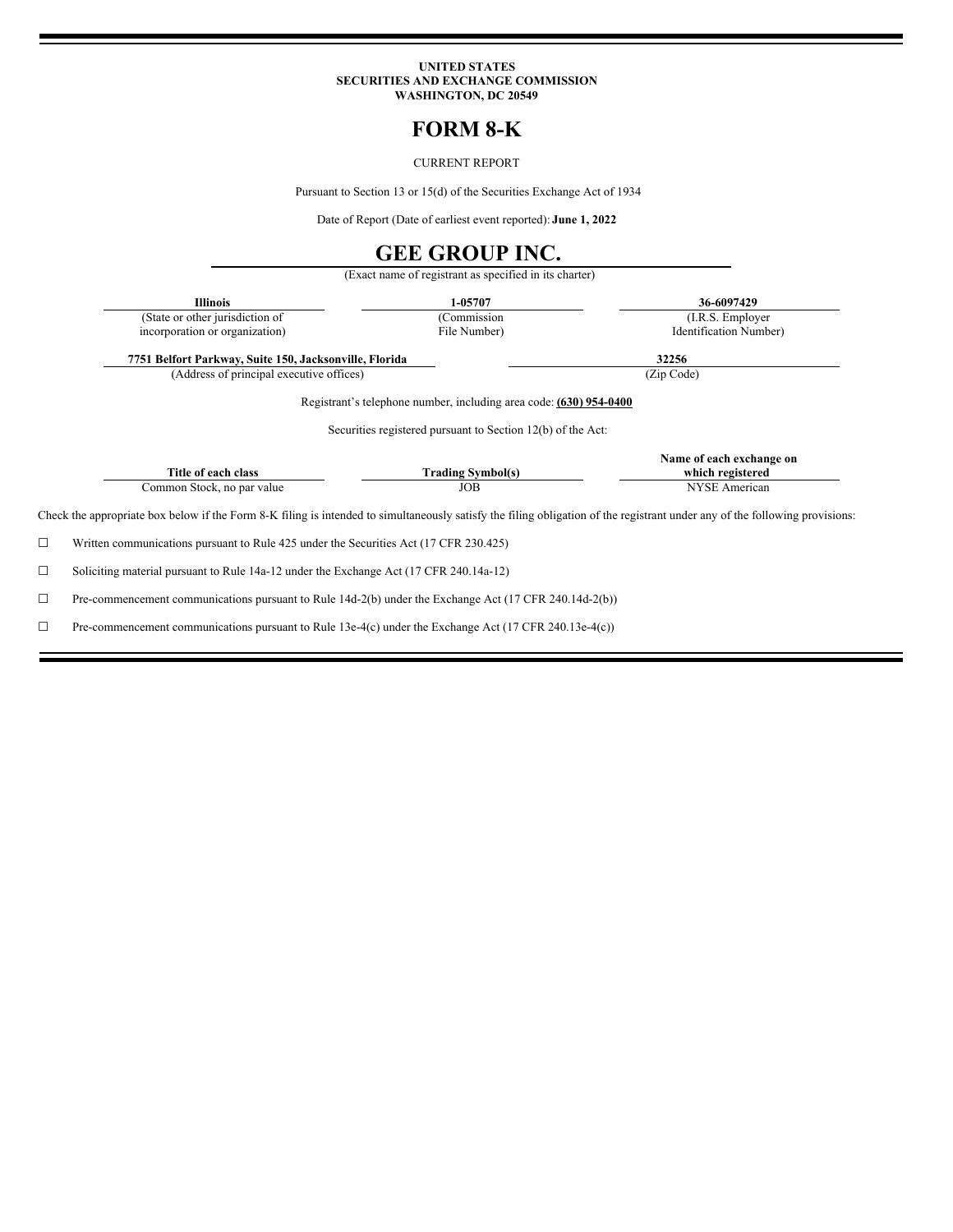#### **Item 4.01 Change in Registrant's Certifying Accountant.**

GEE Group Inc. (the "Company") (NYSE American: JOB) was notified that effective June 1, 2022, Dixon Hughes Goodman LLP ("DHG"), the Company's independent registered public accounting firm, merged with BKD, LLP ("BKD"), and the combined firm now operates under the name FORVIS, LLP ("FORVIS"). As a result of this transaction, on June 1, 2022, FORVIS, as the successor to DHG, now serves as the independent registered public accounting firm for the Company. Concurrently, the Company's audit committee approved the engagement of FORVIS as the independent registered public accounting firm for the Company.

DHG had not yet issued an audit report on the consolidated financial statements of the Company for the fiscal year ending September 30, 2022. There had been no disagreements with DHG on any matter of accounting principles or practices, financial statement disclosure, or auditing scope or procedures, from the time of DHG's engagement up to June 1, 2022, that if not resolved to DHG's satisfaction, would have caused DHG to make reference in connection with its opinion to the subject matter of the disagreement.

During the fiscal years ended September 30, 2021 and 2020, and the subsequent interim periods through March 31, 2022, there were no "reportable events," as defined in Item  $304(a)$  (1) (v) of Regulation S-K.

The Company provided FORVIS, as successor to DHG, with a copy of the disclosures it is making in this Current Report on Form 8-K and requested that FORVIS furnish a letter addressed to the Securities and Exchange Commission stating whether or not it agrees with the statements made herein. A copy of FORVIS' letter dated June 3, 2022, is filed as Exhibit 16.1 hereto.

#### **Item 9.01 Financial Statements and Exhibits.**

#### (d) Exhibits.

| <b>Exhibit No.</b> | <b>Description</b>                                                          |
|--------------------|-----------------------------------------------------------------------------|
| <u>16.1</u>        | Letter of FORVIS, LLP, dated June 3, 2022.                                  |
| 104                | Cover Page Interactive Data File (embedded within the Inline XBRL document) |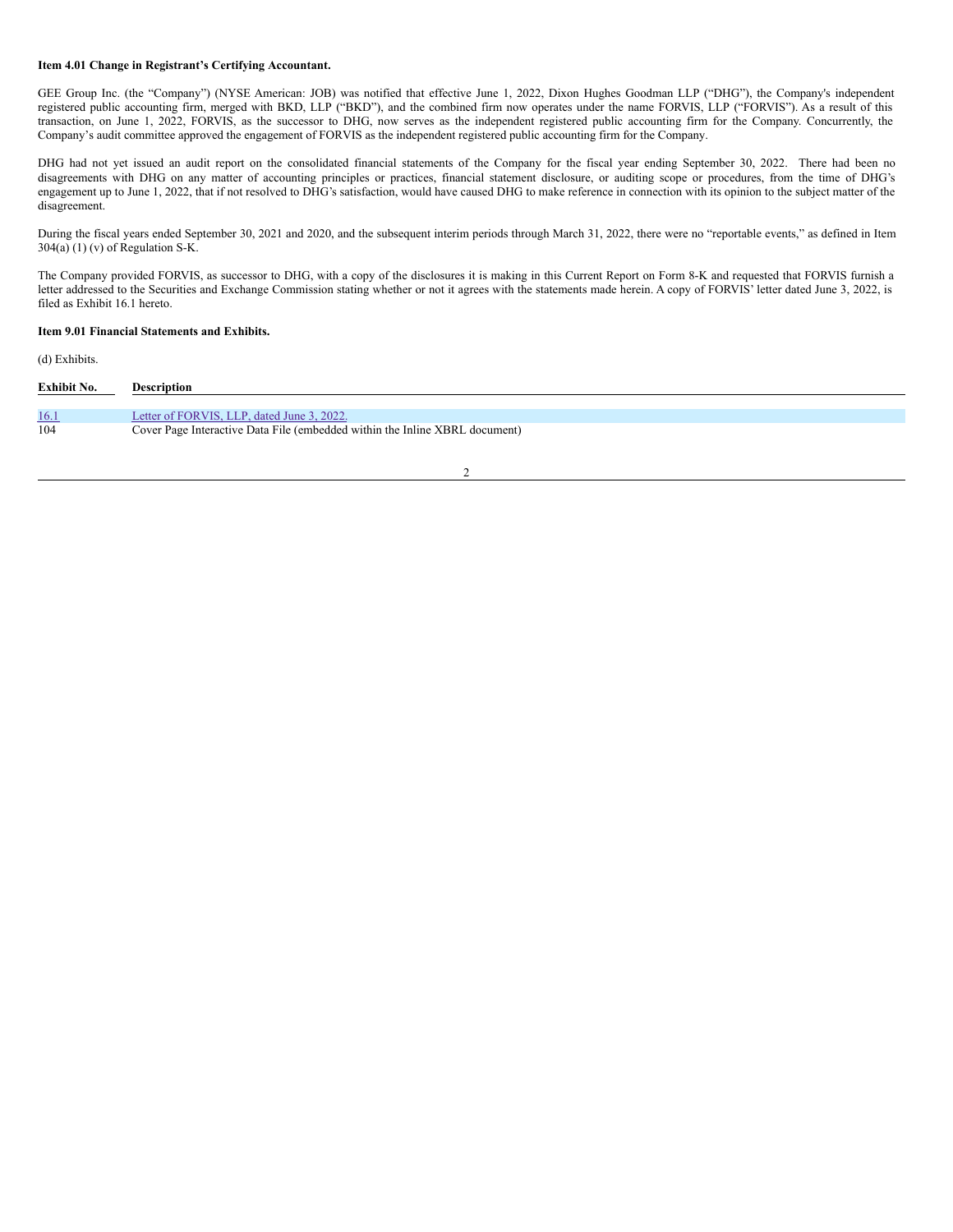#### **SIGNATURES**

Pursuant to the requirements of the Securities Exchange Act of 1934, the registrant has duly caused this report to be signed on its behalf by the undersigned, thereunto duly authorized.

## **GEE GROUP INC.**

Date: June 3, 2022 By: */s/ Kim Thorpe*

Kim Thorpe Chief Financial Officer